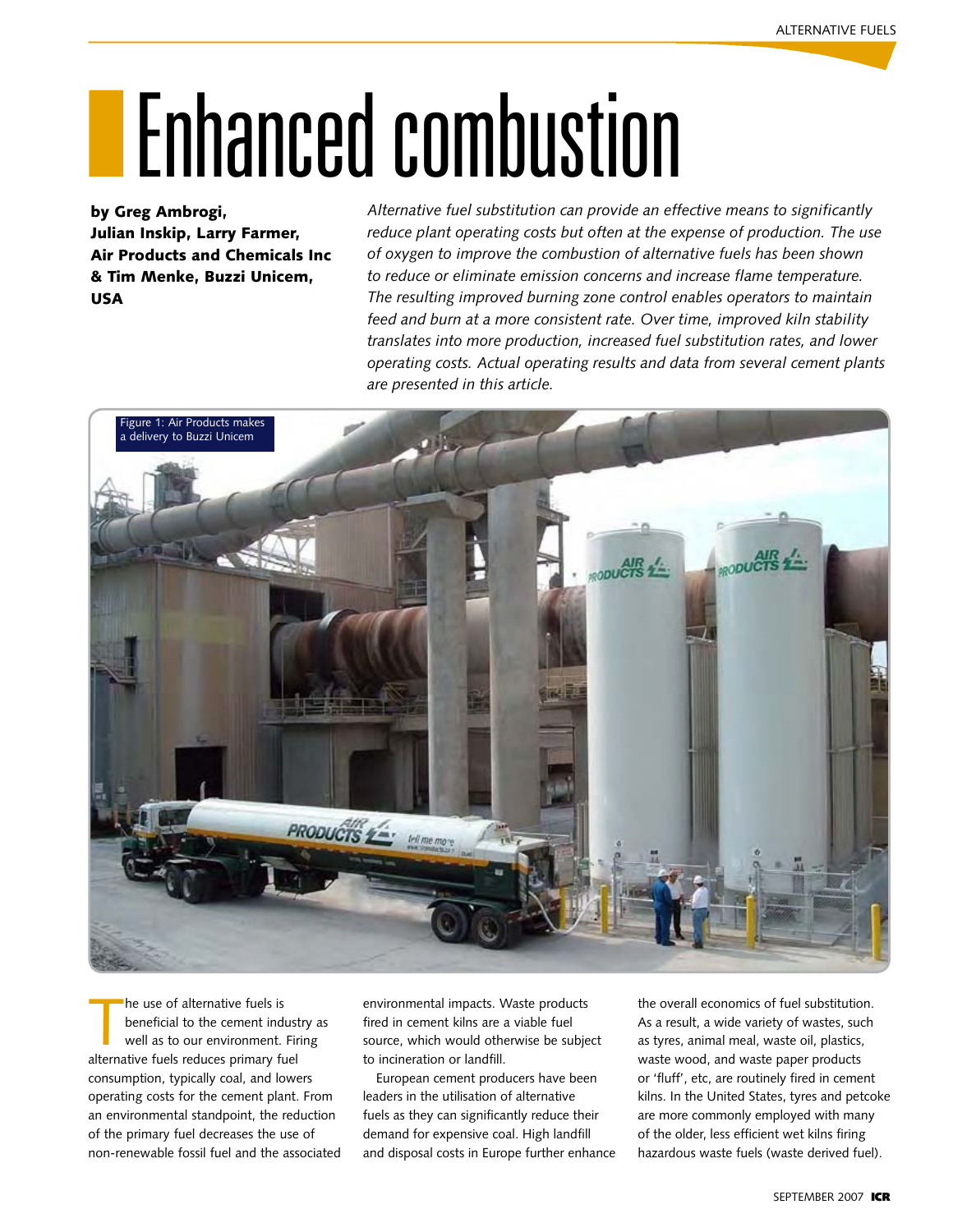Since landfill costs are less expensive in the United States, the economics of using these wastes depends heavily on transportation costs.

Another key difference between the United States and Europe has been vastly different market conditions. While there has been an excess of cement capacity in Europe, US cement producers have experienced very high demand levels since the mid 1990's. Until the recent housing slump in the United States, many of the US cement producers were operating at extremely high capacity levels to keep up with demand. Most could not afford to implement changes in their processes that would negatively impact production. Therefore, substitution of their primary fuel with lower heating value waste products has not been an economically viable option.

### Kiln operation

Utilisation of alternative fuels can range from five to 100 per cent, depending on the fuel 'quality' and production demands of the kiln. The fuel 'quality' or heating value determines the potential substitution rate. Low quality fuels possess a lower heating value either due to higher moisture content, lower carbon content, or lower volatility of the fuel component. When firing alternative fuels, generating sufficient heat in the kiln can be difficult. The flame temperature of alternative fuels is routinely below the primary fuel flame temperature. This 'colder' flame necessitates a reduction in feed rate to maintain burning zone temperature and clinker quality.

Additionally, variations in the composition (chemical and physical) of alternative fuels make it difficult to maintain stable operating conditions. Variations in the fuel quality and composition lead to incomplete combustion and fluctuations in kiln emissions, specifically carbon monoxide (CO) and total hydrocarbons (THC). Stringent emission regulations for kilns burning certain alternative fuels exist to ensure

complete combustion and destruction of the wastes. Sufficient 'excess air' is often required to ensure complete combustion. In some cases, too much air through the kiln becomes detrimental as it will change the kiln temperature profile and possibly impact combustion efficiency due to the higher kiln velocities. In order to operate within regulated emission limits, plants must carefully monitor emissions and make necessary adjustments to fuel substitution and production rates.

### Oxygen impact

Oxygen is required for any combustion process. Although air is the most common source of oxygen, it is not the most effective, since it also contains about 79 per cent nitrogen. Nitrogen in air takes up volume, absorbs heat, and lowers flame temperature. Adding pure oxygen (oxygen enrichment) improves the overall combustion process by increasing the flame temperature and the amount of available

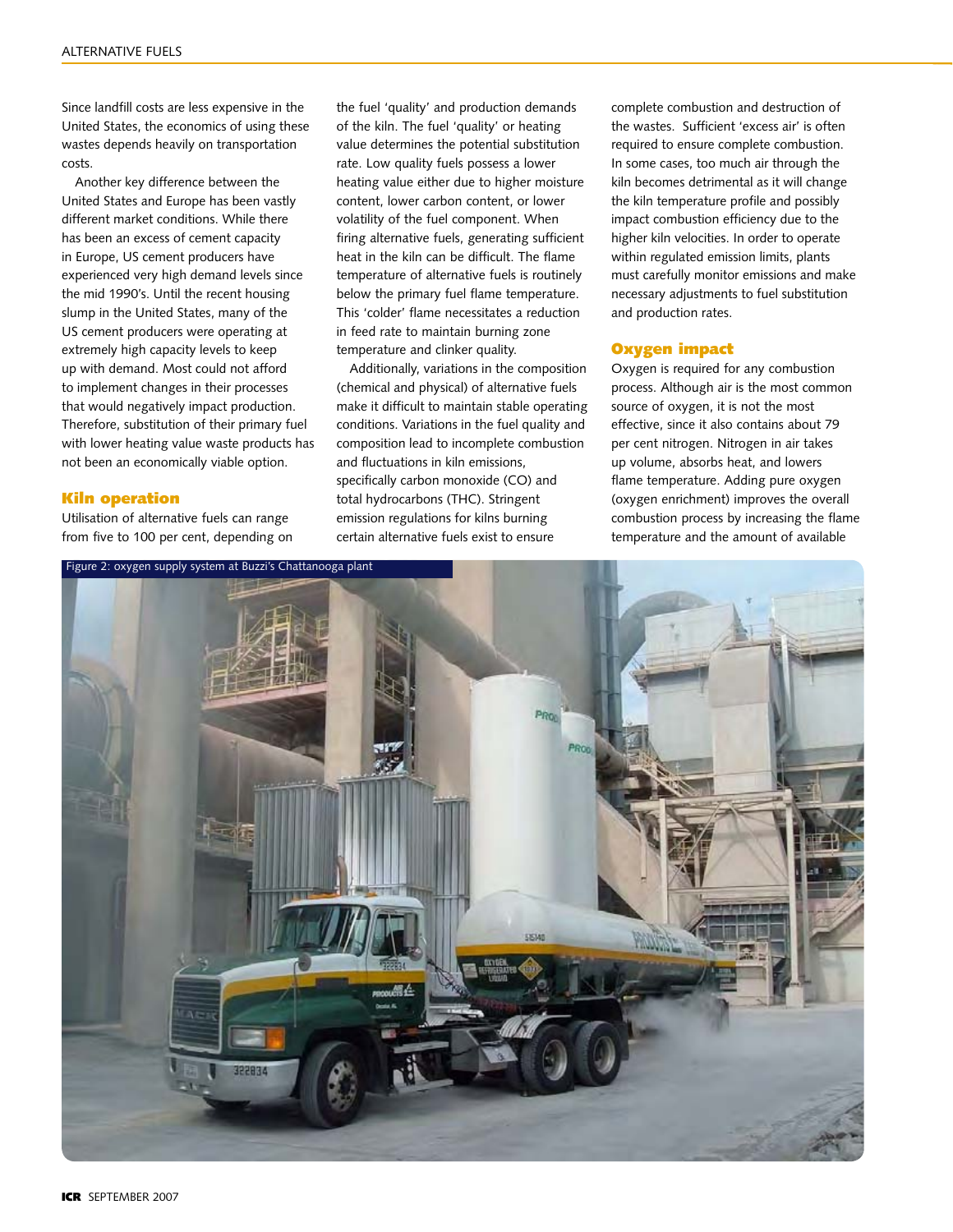### Table 1: oxygen injection into wet kiln firing waste derived fuels (solvents, chemicals, solids)

| Case study A                  | <b>Base</b><br>operation | Operation with<br>oxygen | % change |
|-------------------------------|--------------------------|--------------------------|----------|
| Clinker (tpd)                 | 1000                     | 1080                     | $+8%$    |
| Waste Derived Fuel (kg/min)   | 100                      | 148                      | $+48%$   |
| Coal Replacement              | 38.5%                    | 58%                      | $+51%$   |
| Waste Fuel Cut-Offs (per day) | 3.4                      | 1.8                      | $-47%$   |

*All data is normalised*

### Table 2: modified oxygen injection into wet kiln firing waste derived fuels and using oxygen

| Case study B                           | Original<br>oxygen | Operation with<br>injection | % change |
|----------------------------------------|--------------------|-----------------------------|----------|
| Clinker (tpd)                          | 1000               | 1050                        | $+5%$    |
| Waste Derived Fuel (kg/min)            | 100                | 138                         | $+38%$   |
| Coal Replacement                       | 37%                | 51%                         | $+38%$   |
| Oxygen Flow Rate (Nm <sup>3</sup> /hr) | 1200               | 800                         | $-33%$   |

*All data is normalised*

heat. In the kiln, oxygen enhances burning zone control and improves kiln stability.

The use of oxygen to improve the combustion of alternative fuels has been shown to reduce or eliminate emission excursions and increase flame temperature. The resulting improved burning zone control enables operators to maintain feed and burn at a more consistent rate. Over time, improved kiln stability translates into more production, increased fuel substitution rates, and lower operating costs. Depending on the value of the alternative fuels, increased substitution can lead to a net negative fuel cost (including the cost of oxygen).

### Initial use of oxygen to increase alternative fuels

Oxygen was implemented at a customer's wet kiln to increase the rate of waste derived fuel (WDF) consisting of nondisposable chemicals, solvents, etc. The kiln was experiencing THC concentration spikes, which in turn would require the cessation of firing with waste derived fuel. To optimise kiln operation, constant fuel firing needed to be achieved. Air Products' kiln combustion specialists devised a solution employing oxygen injection. The positive results were immediate – a reduced level

of THC emissions was achieved, enabling the plant to significantly increase their fuel substitution rate while gaining a slight production increase. This plant has been using oxygen effectively since 2000, often achieving net operating costs similar to a modern precalciner due to the increased revenue from the waste fuels processed and reduced coal costs. Normalised data from the first few months of operation is presented in Table 1.

Air Products then installed a similar injection technique at a second plant that was already using oxygen and firing waste derived fuels (see Table 2). Not only were increases in fuel substitution made possible, but an overall reduction in total oxygen consumption was also achieved.

Common to both of these locations were fuel substitution rate increases with slight increases in production. Prior to implementing oxygen, this combination of benefits had not been possible.

### Recent experiences at Buzzi Unicem

During the past two years, Buzzi Unicem USA has implemented oxygen at three locations (see Table 3). The first of these was a precalciner that did not fire alternative fuels. Oxygen was implemented for the sole purpose of gaining an incremental production increase. After observing the positive impact of oxygen on kiln performance and burning zone control, Buzzi sought to use oxygen at one of their locations that fired a combination of alternative fuels.

### Chattanooga, TN

Buzzi Unicem's Chattanooga facility is a modern five-stage precalciner dry process with a 2475tpd baseline clinker capacity burning petcoke as the primary fuel. The plant also burns oil for heat up of a cold kiln. Air Products and Buzzi Unicem implemented oxygen enrichment in July 2005 primarily for clinker production increase. The oxygen enabled Buzzi Unicem

### Table 3: oxygen enrichment results at Buzzi's facilities

|                |                  | <b>Base</b><br>operation | Operation with<br>oxygen | % change |  |
|----------------|------------------|--------------------------|--------------------------|----------|--|
| Chattanooga    | Clinker (tpd)    | 2475                     | 2796                     | $+13%$   |  |
|                | Fuel (% petcoke) | 100%                     | 100%                     |          |  |
| Cape Girardeau | Clinker (tpd)    | 3787                     | 4014                     | $+6%$    |  |
|                | WDF (kg/min)     | 152                      | 164                      | $+8%$    |  |
| Greencastle    | Clinker (tpd)    | 3719                     | 3904                     | $+5%$    |  |
|                | SNHW (tph)       | 1.36                     | 1.36                     |          |  |
|                | WDF (kg/min)     | 272                      | 272                      |          |  |

SNHW – Shredded Non-Hazardous Waste

WDF – Waste Derived Fuel